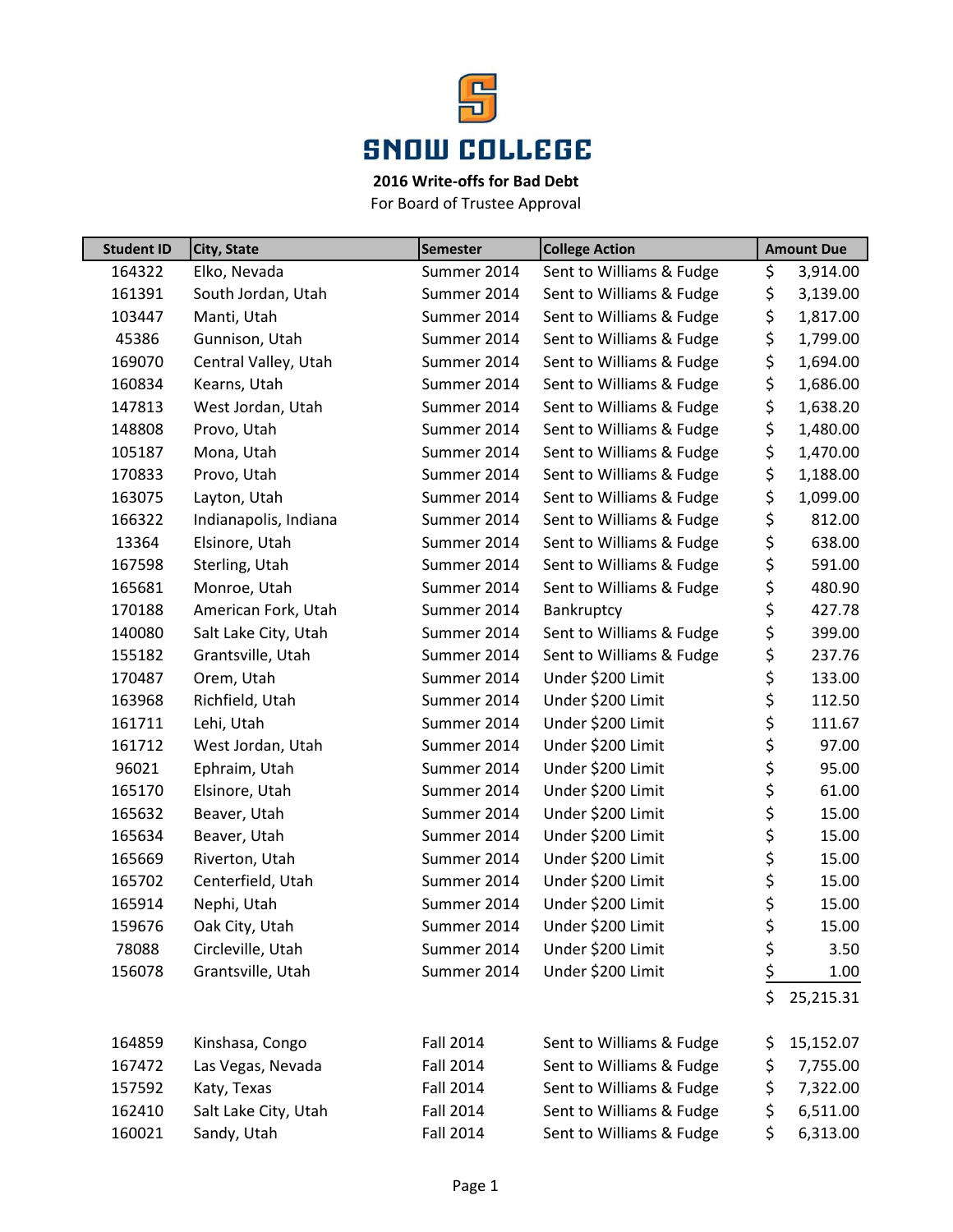| 162481 | Salt Lake City, Utah   | <b>Fall 2014</b> | Sent to Williams & Fudge | \$       | 6,024.00 |
|--------|------------------------|------------------|--------------------------|----------|----------|
| 171492 | Provo, Utah            | <b>Fall 2014</b> | Sent to Williams & Fudge | \$       | 5,896.00 |
| 62962  | Ephriam, Utah          | <b>Fall 2014</b> | Bankruptcy               | \$       | 5,778.00 |
| 171790 | Kinshasa, Congo        | <b>Fall 2014</b> | Sent to Williams & Fudge | \$       | 5,560.40 |
| 166253 | South Salt Lake, Utah  | <b>Fall 2014</b> | Sent to Williams & Fudge | \$       | 4,980.00 |
| 170161 | Richfield, Utah        | <b>Fall 2014</b> | Sent to Williams & Fudge | \$       | 4,689.00 |
| 164293 | Boise, Idaho           | <b>Fall 2014</b> | Sent to Williams & Fudge | \$       | 4,300.00 |
| 164933 | Taylorsville, Utah     | <b>Fall 2014</b> | Sent to Williams & Fudge | \$       | 4,246.00 |
| 169400 | Florence, Oregon       | <b>Fall 2014</b> | Sent to Williams & Fudge | \$       | 4,135.00 |
| 169112 | Midvale, Utah          | <b>Fall 2014</b> | Sent to Williams & Fudge | \$       | 3,929.00 |
| 167791 | West Jordan, Utah      | <b>Fall 2014</b> | Sent to Williams & Fudge | \$       | 3,798.00 |
| 147290 | Orem, Utah             | <b>Fall 2014</b> | Sent to Williams & Fudge | \$       | 3,531.00 |
| 171346 | Sandy, Utah            | <b>Fall 2014</b> | Sent to Williams & Fudge | \$       | 3,180.00 |
| 170706 | Salt Lake City, Utah   | <b>Fall 2014</b> | Sent to Williams & Fudge | \$       | 3,171.00 |
| 62749  | Salina, Utah           | <b>Fall 2014</b> | Sent to Williams & Fudge | \$       | 3,170.00 |
| 147017 | West Valley City, Utah | <b>Fall 2014</b> | Sent to Williams & Fudge | \$       | 3,150.00 |
| 170699 | Park City, Utah        | <b>Fall 2014</b> | Sent to Williams & Fudge | \$       | 2,943.00 |
| 171176 | Pocatello, Idaho       | <b>Fall 2014</b> | Sent to Williams & Fudge | \$       | 2,854.00 |
| 140457 | Saint George, Utah     | <b>Fall 2014</b> | Sent to Williams & Fudge | \$       | 2,752.00 |
| 145964 | Tooele, Utah           | <b>Fall 2014</b> | Sent to Williams & Fudge | \$       | 2,641.16 |
| 170756 | Fairview, Utah         | <b>Fall 2014</b> | Sent to Williams & Fudge | \$       | 2,493.00 |
| 155289 | Payson, Utah           | <b>Fall 2014</b> | Sent to Williams & Fudge | \$       | 2,354.00 |
| 157707 | Salina, Utah           | <b>Fall 2014</b> | Sent to Williams & Fudge | \$       | 2,226.00 |
| 161434 | Nephi, Utah            | <b>Fall 2014</b> | Sent to Williams & Fudge | \$       | 2,063.00 |
|        |                        |                  |                          | \$       |          |
| 152366 | Syracuse, Utah         | <b>Fall 2014</b> | Sent to Williams & Fudge |          | 1,987.00 |
| 166833 | Sandy, Utah            | <b>Fall 2014</b> | Sent to Williams & Fudge | \$<br>\$ | 1,984.00 |
| 170312 | Draper, Utah           | <b>Fall 2014</b> | Sent to Williams & Fudge |          | 1,969.00 |
| 157681 | Salt Lake City, Utah   | <b>Fall 2014</b> | Sent to Williams & Fudge | \$       | 1,914.00 |
| 164652 | Elsinore, Utah         | <b>Fall 2014</b> | Sent to Williams & Fudge | \$       | 1,894.00 |
| 171247 | Springville, Utah      | <b>Fall 2014</b> | Sent to Williams & Fudge | \$       | 1,889.00 |
| 158478 | Joseph, Utah           | <b>Fall 2014</b> | Sent to Williams & Fudge | \$       | 1,884.00 |
| 163368 | Window Rock, Arizona   | <b>Fall 2014</b> | Sent to Williams & Fudge | \$       | 1,884.00 |
| 169747 | West Valley, Utah      | <b>Fall 2014</b> | Sent to Williams & Fudge | \$       | 1,798.00 |
| 171725 | Salt Lake City, Utah   | Fall 2014        | Sent to Williams & Fudge | \$       | 1,790.00 |
| 168864 | Richfield, Utah        | <b>Fall 2014</b> | Sent to Williams & Fudge | \$       | 1,764.00 |
| 162209 | Gunnison, Utah         | <b>Fall 2014</b> | Sent to Williams & Fudge | \$       | 1,739.00 |
| 171605 | Richfield, Utah        | <b>Fall 2014</b> | Sent to Williams & Fudge | \$       | 1,732.00 |
| 169781 | Randlett, Utah         | Fall 2014        | Sent to Williams & Fudge | \$       | 1,709.00 |
| 152078 | Ephriam, Utah          | <b>Fall 2014</b> | Sent to Williams & Fudge | \$       | 1,622.00 |
| 141350 | Richfield, Utah        | <b>Fall 2014</b> | Sent to Williams & Fudge | \$       | 1,589.00 |
| 167859 | Tooele, Utah           | <b>Fall 2014</b> | Sent to Williams & Fudge | \$       | 1,494.00 |
| 160892 | Fountain Green, Utah   | <b>Fall 2014</b> | Sent to Williams & Fudge | \$       | 1,492.00 |
| 171763 | Moroni, Utah           | Fall 2014        | Sent to Williams & Fudge | \$       | 1,489.00 |
| 171163 | Riyadh, Saudia Arabia  | <b>Fall 2014</b> | Sent to Williams & Fudge | \$       | 1,446.26 |
| 171468 | Chester, Utah          | <b>Fall 2014</b> | Sent to Williams & Fudge | \$       | 1,438.05 |
| 158869 | West Bountiful, Utah   | <b>Fall 2014</b> | Sent to Williams & Fudge | \$       | 1,415.00 |
| 108365 | Richfield, Utah        | <b>Fall 2014</b> | Sent to Williams & Fudge | \$       | 1,361.00 |
| 153658 | Grantsville, Utah      | <b>Fall 2014</b> | Sent to Williams & Fudge | \$       | 1,349.00 |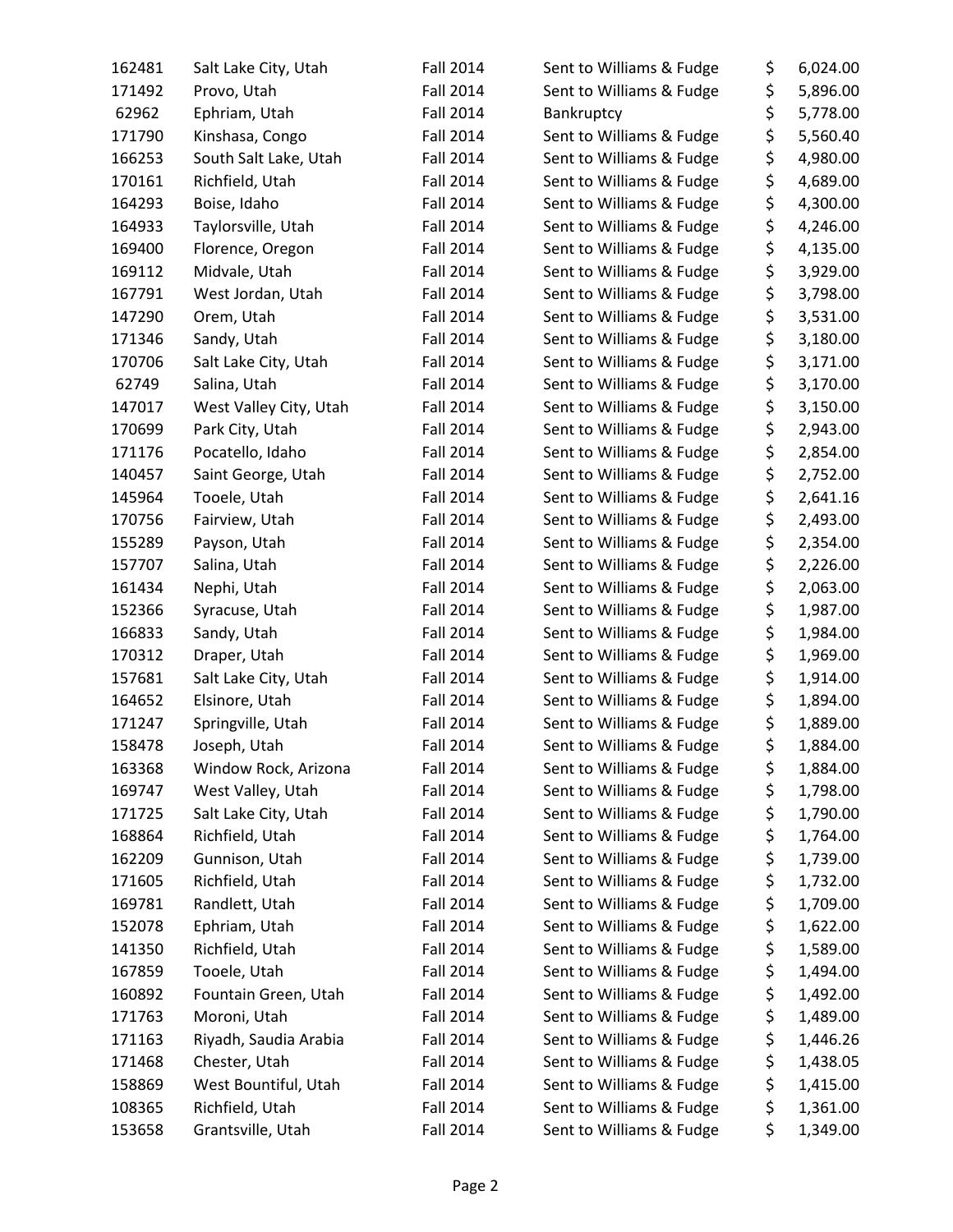| 157236 | Dartmouth, Canada     | <b>Fall 2014</b> | Sent to Williams & Fudge | \$<br>1,319.55 |
|--------|-----------------------|------------------|--------------------------|----------------|
| 169578 | Bountiful, Utah       | <b>Fall 2014</b> | Sent to Williams & Fudge | \$<br>1,250.00 |
| 167578 | Fountain Green, Utah  | <b>Fall 2014</b> | Sent to Williams & Fudge | \$<br>1,241.00 |
| 158628 | Navasota, Texas       | <b>Fall 2014</b> | Sent to Williams & Fudge | \$<br>1,179.00 |
| 166390 | Tuskegee, Alabama     | <b>Fall 2014</b> | Sent to Williams & Fudge | \$<br>1,144.00 |
| 63668  | Salt Lake City, Utah  | <b>Fall 2014</b> | Sent to Williams & Fudge | \$<br>1,139.00 |
| 91365  | Nephi, Utah           | <b>Fall 2014</b> | Sent to Williams & Fudge | \$<br>1,139.00 |
| 170328 | North Logan, Utah     | <b>Fall 2014</b> | Sent to Williams & Fudge | \$<br>1,139.00 |
| 171137 | Sandy, Utah           | <b>Fall 2014</b> | Sent to Williams & Fudge | \$<br>1,116.00 |
| 165050 | Richfield, Utah       | <b>Fall 2014</b> | Sent to Williams & Fudge | \$<br>1,095.00 |
| 149722 | Venice, Utah          | <b>Fall 2014</b> | Sent to Williams & Fudge | \$<br>1,032.00 |
| 53261  | Gunnison, Utah        | <b>Fall 2014</b> | Sent to Williams & Fudge | \$<br>968.00   |
| 166611 | Draper, Utah          | <b>Fall 2014</b> | Sent to Williams & Fudge | \$<br>963.00   |
| 158812 | Monroe, Utah          | <b>Fall 2014</b> | Sent to Williams & Fudge | \$<br>956.66   |
| 171143 | Mount Pleasant, Utah  | <b>Fall 2014</b> | Sent to Williams & Fudge | \$<br>948.00   |
| 168512 | Bountiful, Utah       | <b>Fall 2014</b> | Sent to Williams & Fudge | \$<br>867.00   |
| 161492 | Huntington, Utah      | <b>Fall 2014</b> | Sent to Williams & Fudge | \$<br>847.00   |
| 153754 | Delta, Utah           | <b>Fall 2014</b> | Sent to Williams & Fudge | \$<br>813.00   |
| 163983 | Magna, Utah           | <b>Fall 2014</b> | Sent to Williams & Fudge | \$<br>384.85   |
| 171610 | Spanish Fork, Utah    | <b>Fall 2014</b> | Sent to Williams & Fudge | \$<br>368.00   |
| 171229 | Springville, Utah     | <b>Fall 2014</b> | Sent to Williams & Fudge | \$<br>324.00   |
| 168216 | West Point, Utah      | <b>Fall 2014</b> | Sent to Williams & Fudge | \$<br>320.10   |
| 163474 | Glenwood, Utah        | <b>Fall 2014</b> | Sent to Williams & Fudge | \$<br>236.40   |
| 35113  | Aurora, Utah          | <b>Fall 2014</b> | Bankruptcy               | \$<br>182.86   |
| 171134 | Sakai Osaka, Japan    | <b>Fall 2014</b> | Under \$200 Limit        | \$<br>175.00   |
| 166776 | Smithfield, Utah      | <b>Fall 2014</b> | Under \$200 Limit        | \$<br>158.00   |
| 148485 | Paonia, Colorado      | Fall 2014        | Under \$200 Limit        | \$<br>150.52   |
| 167143 | Bluffdale, Utah       | <b>Fall 2014</b> | Under \$200 Limit        | \$<br>150.00   |
| 170096 | Tooele, Utah          | <b>Fall 2014</b> | Under \$200 Limit        | \$<br>149.00   |
| 12797  | Richfield, Utah       | <b>Fall 2014</b> | Under \$200 Limit        | \$<br>114.06   |
| 111816 | Kingston, Utah        | <b>Fall 2014</b> | Under \$200 Limit        | \$<br>102.00   |
| 53850  | Nephi, Utah           | <b>Fall 2014</b> | Under \$200 Limit        | \$<br>80.00    |
| 169528 | Nephi, Utah           | <b>Fall 2014</b> | Under \$200 Limit        | \$<br>74.00    |
| 165910 | Delta, Utah           | Fall 2014        | Under \$200 Limit        | \$<br>67.00    |
| 163650 | Monroe, Utah          | <b>Fall 2014</b> | Under \$200 Limit        | \$<br>61.00    |
| 170709 | Salina, Utah          | <b>Fall 2014</b> | Under \$200 Limit        | \$<br>60.00    |
| 171967 | Richfield, Utah       | Fall 2014        | Under \$200 Limit        | \$<br>60.00    |
| 165124 | Fillmore, Utah        | Fall 2014        | Under \$200 Limit        | \$<br>50.00    |
| 171161 | Toyonaka Osaka, Japan | Fall 2014        | Under \$200 Limit        | \$<br>50.00    |
| 171769 | Richfield, Utah       | Fall 2014        | Under \$200 Limit        | \$<br>46.00    |
| 171859 | Mayfield, Utah        | <b>Fall 2014</b> | Under \$200 Limit        | \$<br>46.00    |
| 172254 | Meadow, Utah          | <b>Fall 2014</b> | Under \$200 Limit        | \$<br>46.00    |
| 172335 | Delta, Utah           | Fall 2014        | Under \$200 Limit        | \$<br>46.00    |
| 174745 | Mona, Utah            | Fall 2014        | Under \$200 Limit        | \$<br>46.00    |
| 159406 | Delta, Utah           | <b>Fall 2014</b> | Under \$200 Limit        | \$<br>45.00    |
| 163780 | Santaquin, Utah       | <b>Fall 2014</b> | Under \$200 Limit        | \$<br>45.00    |
| 163664 | Monroe, Utah          | <b>Fall 2014</b> | Under \$200 Limit        | \$<br>40.00    |
| 165492 | Fillmore, Utah        | <b>Fall 2014</b> | Under \$200 Limit        | \$<br>40.00    |
|        |                       |                  |                          |                |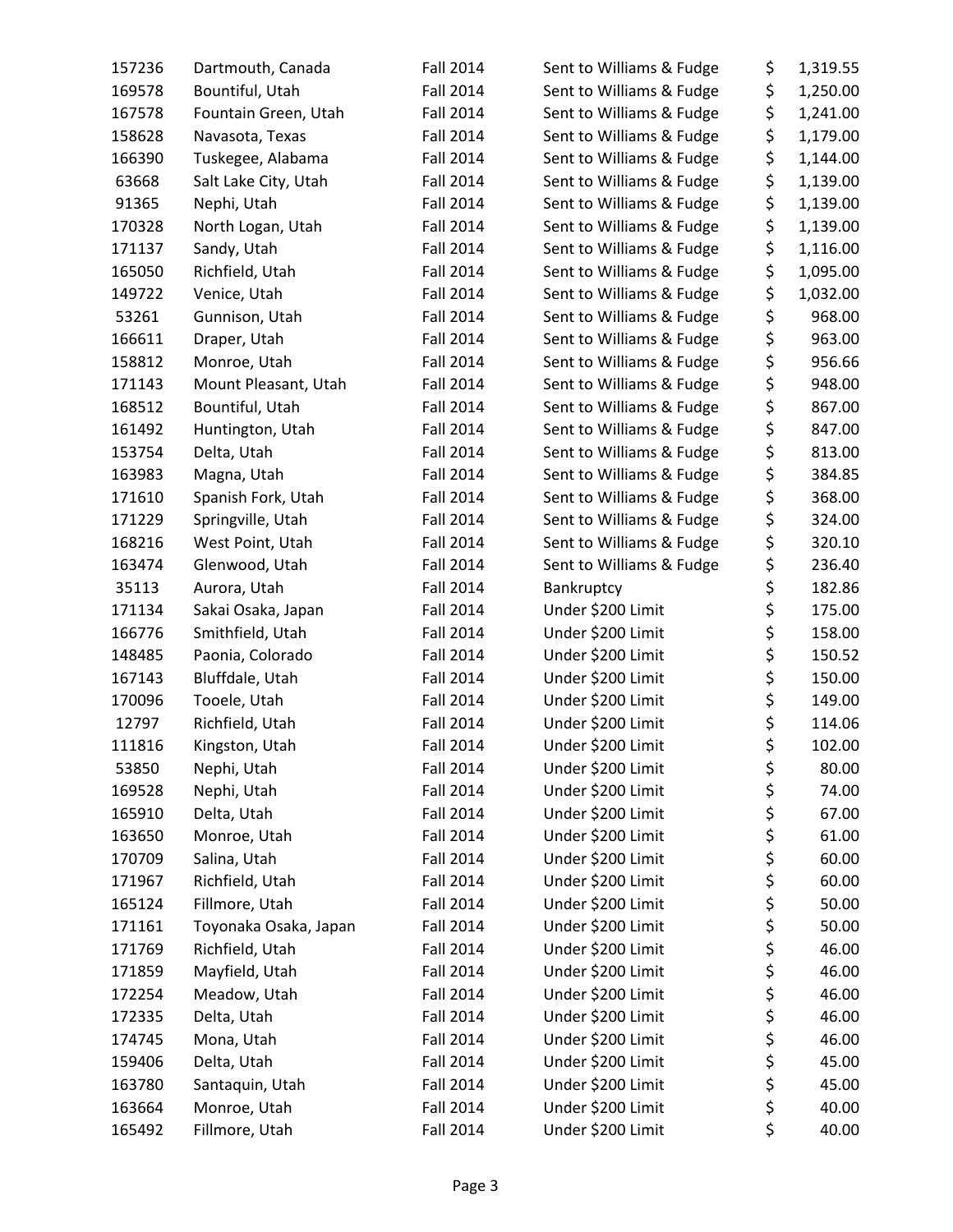| 172183 | Kanosh, Utah         | <b>Fall 2014</b> | Under \$200 Limit | \$<br>40.00 |
|--------|----------------------|------------------|-------------------|-------------|
| 159278 | Tropic, Utah         | <b>Fall 2014</b> | Under \$200 Limit | \$<br>35.00 |
| 165865 | Delta, Utah          | <b>Fall 2014</b> | Under \$200 Limit | \$<br>35.00 |
| 171744 | Richfield, Utah      | <b>Fall 2014</b> | Under \$200 Limit | \$<br>35.00 |
| 171986 | Richfield, Utah      | <b>Fall 2014</b> | Under \$200 Limit | \$<br>35.00 |
| 172131 | Gunnison, Utah       | <b>Fall 2014</b> | Under \$200 Limit | \$<br>35.00 |
| 172145 | Nephi, Utah          | <b>Fall 2014</b> | Under \$200 Limit | \$<br>35.00 |
| 165540 | Meadow, Utah         | Fall 2014        | Under \$200 Limit | \$<br>30.00 |
| 165608 | Fillmore, Utah       | <b>Fall 2014</b> | Under \$200 Limit | \$<br>30.00 |
| 165624 | Kanosh, Utah         | <b>Fall 2014</b> | Under \$200 Limit | \$<br>30.00 |
| 167876 | Delta, Utah          | <b>Fall 2014</b> | Under \$200 Limit | \$<br>30.00 |
| 171721 | Delta, Utah          | <b>Fall 2014</b> | Under \$200 Limit | \$<br>30.00 |
| 171884 | Richfield, Utah      | <b>Fall 2014</b> | Under \$200 Limit | \$<br>30.00 |
| 171899 | Venice, Utah         | <b>Fall 2014</b> | Under \$200 Limit | \$<br>30.00 |
| 171984 | Richfield, Utah      | <b>Fall 2014</b> | Under \$200 Limit | \$<br>30.00 |
| 172238 | Tooele, Utah         | <b>Fall 2014</b> | Under \$200 Limit | \$<br>30.00 |
| 161676 | Fillmore, Utah       | <b>Fall 2014</b> | Under \$200 Limit | \$<br>29.00 |
| 28344  | Richfield, Utah      | <b>Fall 2014</b> | Under \$200 Limit | \$<br>25.00 |
| 155988 | Goshen, Utah         | <b>Fall 2014</b> | Under \$200 Limit | \$<br>25.00 |
| 159010 | Eureka, Utah         | <b>Fall 2014</b> | Under \$200 Limit | \$<br>25.00 |
| 161127 | Richfield, Utah      | <b>Fall 2014</b> | Under \$200 Limit | \$<br>25.00 |
| 164078 | Richfield, Utah      | <b>Fall 2014</b> | Under \$200 Limit | \$<br>25.00 |
| 171713 | Richfield, Utah      | <b>Fall 2014</b> | Under \$200 Limit | \$<br>25.00 |
| 172181 | Richfield, Utah      | <b>Fall 2014</b> | Under \$200 Limit | \$<br>25.00 |
| 172316 | Richfield, Utah      | <b>Fall 2014</b> | Under \$200 Limit | \$<br>25.00 |
| 172356 | Ephriam, Utah        | <b>Fall 2014</b> | Under \$200 Limit | \$<br>25.00 |
| 27610  | Greenwich, Utah      | <b>Fall 2014</b> | Under \$200 Limit | \$<br>22.00 |
| 159625 | Kingston, Utah       | <b>Fall 2014</b> | Under \$200 Limit | \$<br>20.00 |
| 159683 | Circleville, Utah    | <b>Fall 2014</b> | Under \$200 Limit | \$<br>20.00 |
| 161855 | Fremont, Utah        | <b>Fall 2014</b> | Under \$200 Limit | \$<br>20.00 |
| 165433 | Sterling, Utah       | <b>Fall 2014</b> | Under \$200 Limit | \$<br>20.00 |
| 165755 | Delta, Utah          | <b>Fall 2014</b> | Under \$200 Limit | \$<br>20.00 |
| 170961 | Salina, Utah         | <b>Fall 2014</b> | Under \$200 Limit | \$<br>20.00 |
| 171960 | Mount Pleasant, Utah | <b>Fall 2014</b> | Under \$200 Limit | \$<br>20.00 |
| 171981 | Mona, Utah           | <b>Fall 2014</b> | Under \$200 Limit | \$<br>20.00 |
| 159017 | Kanab, Utah          | <b>Fall 2014</b> | Under \$200 Limit | \$<br>15.00 |
| 161771 | Gunnison, Utah       | <b>Fall 2014</b> | Under \$200 Limit | \$<br>15.00 |
| 163583 | Mona, Utah           | <b>Fall 2014</b> | Under \$200 Limit | \$<br>15.00 |
| 164098 | Richfield, Utah      | Fall 2014        | Under \$200 Limit | \$<br>15.00 |
| 165767 | Richfield, Utah      | <b>Fall 2014</b> | Under \$200 Limit | \$<br>15.00 |
| 168918 | Riverton, Utah       | <b>Fall 2014</b> | Under \$200 Limit | \$<br>15.00 |
| 169918 | Centerfield, Utah    | <b>Fall 2014</b> | Under \$200 Limit | \$<br>15.00 |
| 170316 | Riverton, Utah       | Fall 2014        | Under \$200 Limit | \$<br>15.00 |
| 170646 | Panguitch, Utah      | Fall 2014        | Under \$200 Limit | \$<br>15.00 |
| 170790 | Aurora, Utah         | Fall 2014        | Under \$200 Limit | \$<br>15.00 |
| 171732 | Delta, Utah          | Fall 2014        | Under \$200 Limit | \$<br>15.00 |
| 171743 | Salina, Utah         | <b>Fall 2014</b> | Under \$200 Limit | \$<br>15.00 |
| 171767 | Delta, Utah          | <b>Fall 2014</b> | Under \$200 Limit | \$<br>15.00 |
|        |                      |                  |                   |             |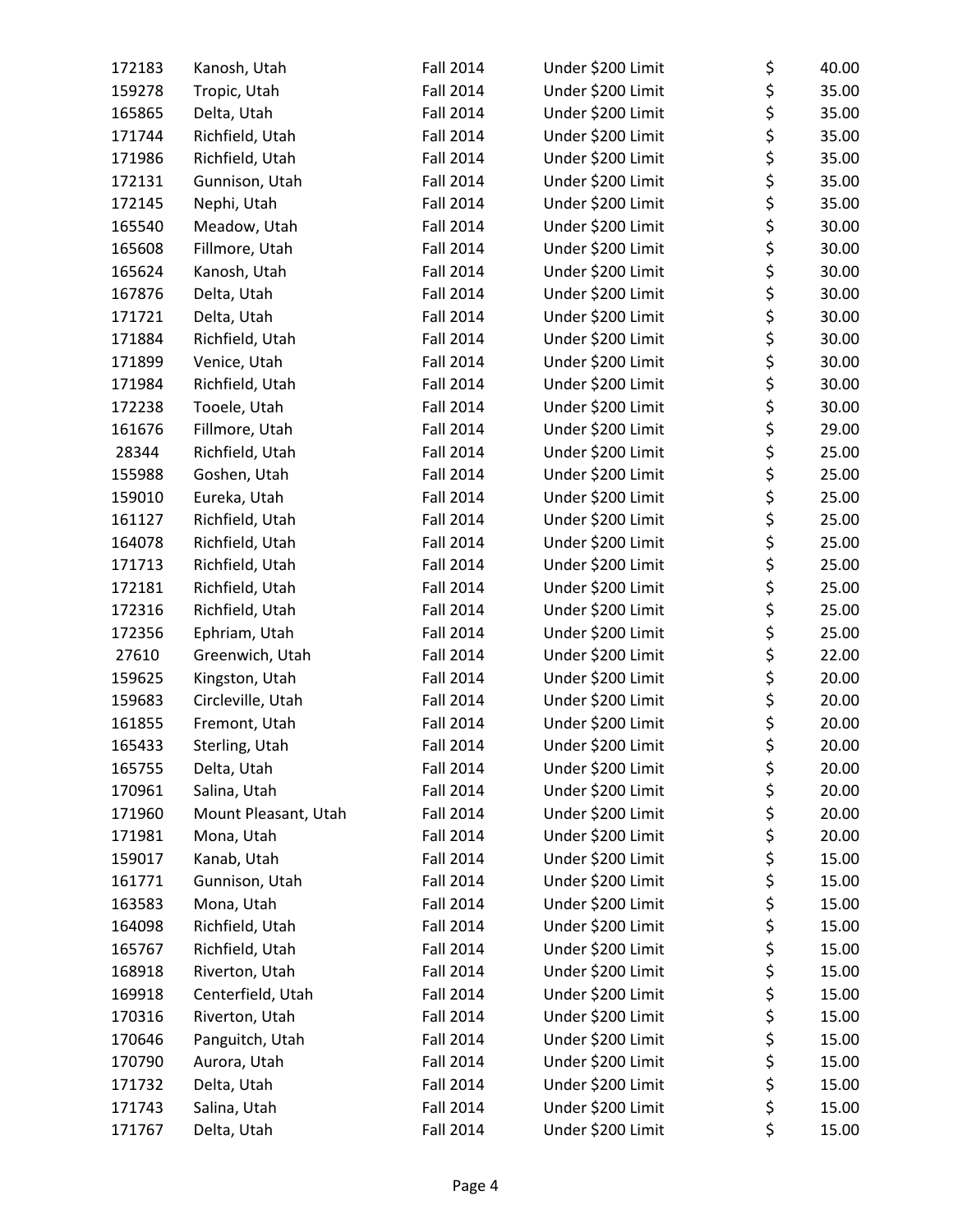| 171811 | Nephi, Utah            | <b>Fall 2014</b> | Under \$200 Limit        | \$<br>15.00    |
|--------|------------------------|------------------|--------------------------|----------------|
| 171874 | Richfield, Utah        | <b>Fall 2014</b> | Under \$200 Limit        | \$<br>15.00    |
| 171876 | Bicknell, Utah         | <b>Fall 2014</b> | Under \$200 Limit        | \$<br>15.00    |
| 171889 | Moroni, Utah           | <b>Fall 2014</b> | Under \$200 Limit        | \$<br>15.00    |
| 171930 | Richfield, Utah        | <b>Fall 2014</b> | Under \$200 Limit        | \$<br>15.00    |
| 171996 | Richfield, Utah        | <b>Fall 2014</b> | Under \$200 Limit        | \$<br>15.00    |
| 172002 | Delta, Utah            | <b>Fall 2014</b> | Under \$200 Limit        | \$<br>15.00    |
| 172006 | Gunnison, Utah         | <b>Fall 2014</b> | Under \$200 Limit        | \$<br>15.00    |
| 172019 | Nephi, Utah            | <b>Fall 2014</b> | Under \$200 Limit        | \$<br>15.00    |
| 172034 | West Jordan, Utah      | <b>Fall 2014</b> | Under \$200 Limit        | \$<br>15.00    |
| 172035 | West Jordan, Utah      | <b>Fall 2014</b> | Under \$200 Limit        | \$<br>15.00    |
| 172037 | West Jordan, Utah      | <b>Fall 2014</b> | Under \$200 Limit        | \$<br>15.00    |
| 172039 | West Jordan, Utah      | <b>Fall 2014</b> | Under \$200 Limit        | \$<br>15.00    |
| 172042 | West Jordan, Utah      | <b>Fall 2014</b> | Under \$200 Limit        | \$<br>15.00    |
| 172043 | West Jordan, Utah      | <b>Fall 2014</b> | Under \$200 Limit        | \$<br>15.00    |
| 172044 | Midvale, Utah          | Fall 2014        | Under \$200 Limit        | \$<br>15.00    |
| 172047 | West Jordan, Utah      | <b>Fall 2014</b> | Under \$200 Limit        | \$<br>15.00    |
| 172070 | West Jordan, Utah      | <b>Fall 2014</b> | Under \$200 Limit        | \$<br>15.00    |
| 172088 | West Jordan, Utah      | <b>Fall 2014</b> | Under \$200 Limit        | \$<br>15.00    |
| 172095 | Eagle Mountain, Utah   | <b>Fall 2014</b> | Under \$200 Limit        | \$<br>15.00    |
| 172098 | Monroe, Utah           | <b>Fall 2014</b> | Under \$200 Limit        | \$<br>15.00    |
| 172137 | West Jordan, Utah      | <b>Fall 2014</b> | Under \$200 Limit        | \$<br>15.00    |
| 172139 | West Jordan, Utah      | <b>Fall 2014</b> | Under \$200 Limit        | \$<br>15.00    |
| 172140 | West Jordan, Utah      | <b>Fall 2014</b> | Under \$200 Limit        | \$<br>15.00    |
| 172173 | Saratoga Springs, Utah | <b>Fall 2014</b> | Under \$200 Limit        | \$<br>15.00    |
| 172177 | Nephi, Utah            | <b>Fall 2014</b> | Under \$200 Limit        | \$<br>15.00    |
| 172180 | Sandy, Utah            | Fall 2014        | Under \$200 Limit        | \$<br>15.00    |
| 176714 | Ephriam, Utah          | <b>Fall 2014</b> | Under \$200 Limit        | \$<br>15.00    |
| 159067 | Fayette, Utah          | <b>Fall 2014</b> | Under \$200 Limit        | \$<br>10.00    |
| 172025 | Central Valley, Utah   | <b>Fall 2014</b> | Under \$200 Limit        | \$<br>10.00    |
| 172096 | Monroe, Utah           | <b>Fall 2014</b> | Under \$200 Limit        | \$<br>10.00    |
| 172176 | Annabella, Utah        | <b>Fall 2014</b> | Under \$200 Limit        | \$<br>10.00    |
| 171881 | Nephi, Utah            | <b>Fall 2014</b> | Under \$200 Limit        | \$<br>6.00     |
| 27526  | Annabella, Utah        | <b>Fall 2014</b> | Under \$200 Limit        | \$<br>5.00     |
| 169090 | Salt Lake City, Utah   | <b>Fall 2014</b> | Under \$200 Limit        | \$<br>5.00     |
| 170014 | Mount Pleasant, Utah   | <b>Fall 2014</b> | Under \$200 Limit        | \$<br>5.00     |
| 171802 | Spanish Fork, Utah     | <b>Fall 2014</b> | Under \$200 Limit        | \$<br>5.00     |
|        |                        |                  |                          | \$198,058.94   |
| 166425 | Fort Collins, Colorado | Spring 2015      | Sent to Williams & Fudge | \$<br>7,281.50 |
| 173262 | Delta, Utah            | Spring 2015      | Sent to Williams & Fudge | \$<br>3,523.00 |
| 171359 | Richfield, Utah        | Spring 2015      | Sent to Williams & Fudge | \$<br>3,438.00 |
| 169588 | West Bountiful, Utah   | Spring 2015      | Sent to Williams & Fudge | \$<br>3,184.00 |
| 171213 | Las Vegas, Nevada      | Spring 2015      | Sent to Williams & Fudge | \$<br>3,100.00 |
| 167939 | Monticello, Utah       | Spring 2015      | Sent to Williams & Fudge | \$<br>2,889.10 |
| 171234 | Las Vegas, Nevada      | Spring 2015      | Sent to Williams & Fudge | \$<br>2,833.00 |
| 171487 | Logan, Utah            | Spring 2015      | Sent to Williams & Fudge | \$<br>2,793.00 |
| 161660 | Salt Lake City, Utah   | Spring 2015      | Sent to Williams & Fudge | \$<br>2,195.00 |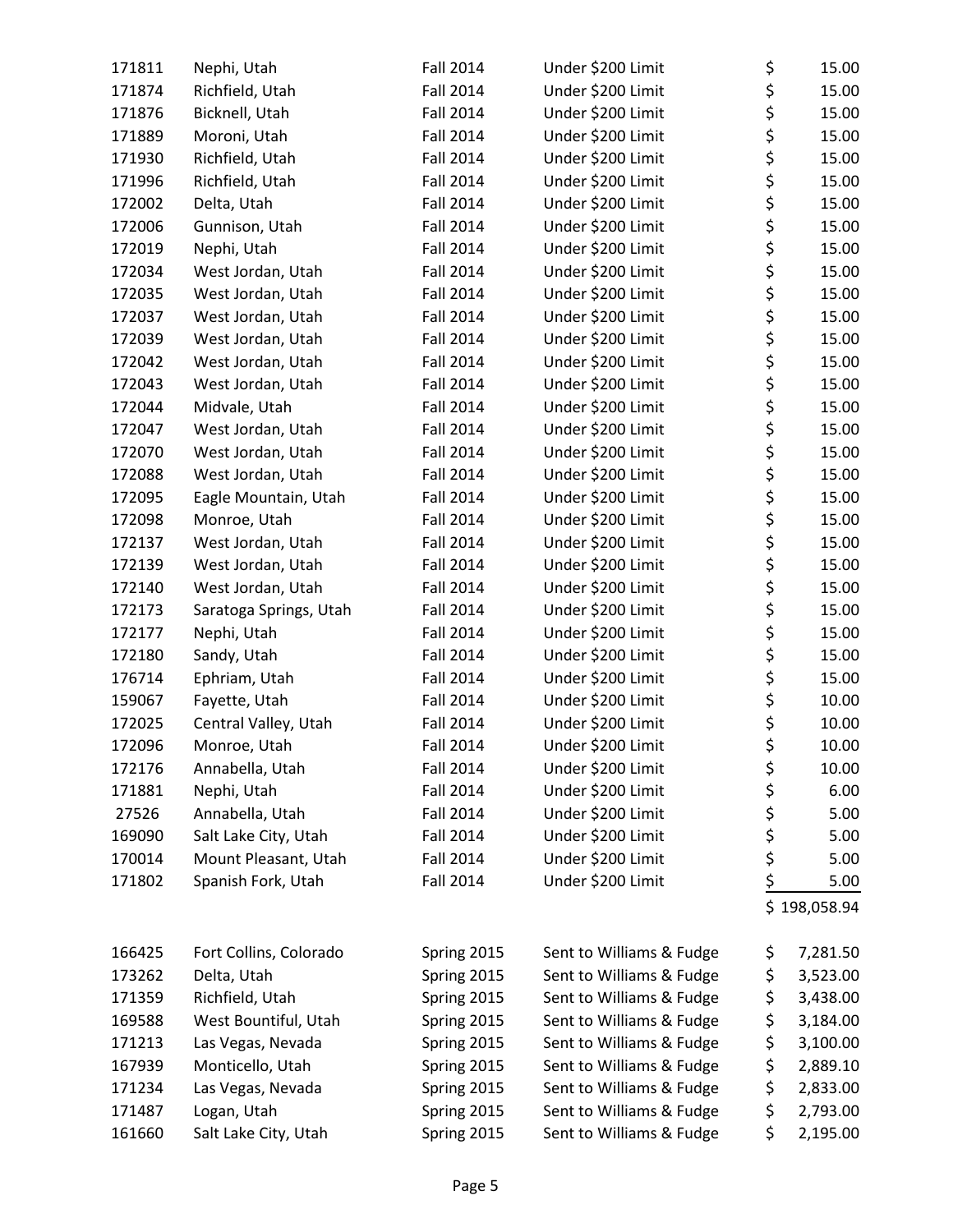| 162733 | Ephraim, Utah                    | Spring 2015                | Sent to Williams & Fudge | \$       | 2,031.00 |
|--------|----------------------------------|----------------------------|--------------------------|----------|----------|
| 164623 | Centerfield, Utah                | Spring 2015                | Sent to Williams & Fudge | \$       | 2,028.50 |
| 166880 | Mount Pleasant, Utah             | Spring 2015                | Sent to Williams & Fudge | \$       | 2,027.00 |
| 154925 | Naples, Utah                     | Spring 2015                | Sent to Williams & Fudge | \$       | 1,939.00 |
| 167991 | Payson, Utah                     | Spring 2015                | Sent to Williams & Fudge | \$       | 1,930.00 |
| 148011 | Junction, Utah                   | Spring 2015                | Sent to Williams & Fudge | \$       | 1,884.00 |
| 168488 | Hyrum, Utah                      | Spring 2015                | Sent to Williams & Fudge | \$       | 1,884.00 |
| 173319 | Spanish Fork, Utah               | Spring 2015                | Sent to Williams & Fudge | \$       | 1,875.51 |
| 110323 | Manti, Utah                      | Spring 2015                | Sent to Williams & Fudge | \$       | 1,874.00 |
| 171612 | Salem, Utah                      | Spring 2015                | Sent to Williams & Fudge | \$       | 1,792.00 |
| 162714 | Syracuse, Utah                   | Spring 2015                | Sent to Williams & Fudge | \$       | 1,786.00 |
| 106293 | Richfield, Utah                  | Spring 2015                | Sent to Williams & Fudge | \$       | 1,727.00 |
| 168482 | Inkom, Idaho                     | Spring 2015                | Sent to Williams & Fudge | \$       | 1,647.00 |
| 168942 | Coalville, Utah                  | Spring 2015                | Sent to Williams & Fudge | \$       | 1,594.00 |
| 166270 | Magna, Utah                      | Spring 2015                | Sent to Williams & Fudge | \$       | 1,587.30 |
| 169705 | Salt Lake City, Utah             | Spring 2015                | Sent to Williams & Fudge | \$       | 1,580.00 |
| 173178 | Richfield, Utah                  | Spring 2015                | Sent to Williams & Fudge | \$       | 1,574.53 |
| 168755 | West Jordan, Utah                | Spring 2015                | Sent to Williams & Fudge | \$       | 1,572.00 |
| 169672 | Heber City, Utah                 | Spring 2015                | Sent to Williams & Fudge | \$       | 1,571.00 |
| 162169 | Stansbury Park, Utah             | Spring 2015                | Sent to Williams & Fudge | \$       | 1,564.00 |
| 170208 | Logan, Utah                      | Spring 2015                | Sent to Williams & Fudge | \$       | 1,542.25 |
| 169480 | Lehi, Utah                       | Spring 2015                | Sent to Williams & Fudge | \$       | 1,434.00 |
| 164156 | Lehi, Utah                       | Spring 2015                | Sent to Williams & Fudge | \$       | 1,407.00 |
| 159947 | American Fork, Utah              | Spring 2015                | Sent to Williams & Fudge | \$       | 1,345.00 |
| 171830 | Aucklund, New Zealand            | Spring 2015                | Sent to Williams & Fudge | \$       | 1,287.39 |
| 170823 | Seattle, Washington              | Spring 2015                | Sent to Williams & Fudge | \$       | 1,248.00 |
| 173657 | Las Vegas, Nevada                | Spring 2015                | Sent to Williams & Fudge | \$       | 1,246.00 |
| 154366 | Salt Lake City, Utah             | Spring 2015                | Sent to Williams & Fudge | \$       | 1,218.00 |
| 159091 | Ephraim, Utah                    | Spring 2015                | Sent to Williams & Fudge | \$       | 1,188.00 |
| 169624 | Spanish Fork, Utah               | Spring 2015                | Sent to Williams & Fudge | \$       | 1,147.00 |
| 157404 | Ephraim, Utah                    | Spring 2015                | Sent to Williams & Fudge | \$       | 1,090.00 |
| 171695 | Derwood, Maryland                |                            | Sent to Williams & Fudge | \$       | 1,000.29 |
| 175716 | South Jordan, Utah               | Spring 2015<br>Spring 2015 | Sent to Williams & Fudge |          | 904.00   |
| 101682 | Richfield, Utah                  | Spring 2015                | Sent to Williams & Fudge | \$<br>\$ | 902.00   |
| 162322 | Salina, Utah                     |                            | Sent to Williams & Fudge | \$       | 888.00   |
| 152323 |                                  | Spring 2015                | Sent to Williams & Fudge |          |          |
|        | Herriman, Utah<br>Riverton, Utah | Spring 2015                |                          | \$       | 832.00   |
| 168025 | Centerfield, Utah                | Spring 2015                | Sent to Williams & Fudge | \$       | 787.02   |
| 138307 |                                  | Spring 2015                | Sent to Williams & Fudge | \$       | 781.00   |
| 152052 | Centerfield, Utah                | Spring 2015                | Sent to Williams & Fudge | \$       | 781.00   |
| 57608  | Monroe, Utah                     | Spring 2015                | Sent to Williams & Fudge | \$       | 680.00   |
| 172323 | Moroni, Utah                     | Spring 2015                | Sent to Williams & Fudge | \$       | 658.00   |
| 163785 | <b>Shaker Heights</b>            | Spring 2015                | Sent to Williams & Fudge | \$       | 550.00   |
| 168011 | Macau                            | Spring 2015                | Sent to Williams & Fudge | \$       | 532.74   |
| 168336 | Pleasant Grove, Utah             | Spring 2015                | Sent to Williams & Fudge | \$       | 511.00   |
| 169213 | Orem, Utah                       | Spring 2015                | Sent to Williams & Fudge | \$       | 508.50   |
| 172525 | Annapolis, Maryland              | Spring 2015                | Sent to Williams & Fudge | \$       | 374.00   |
| 47240  | Fairview, Utah                   | Spring 2015                | Sent to Williams & Fudge | \$       | 335.00   |
| 170883 | Weley, England                   | Spring 2015                | Sent to Williams & Fudge | \$       | 318.75   |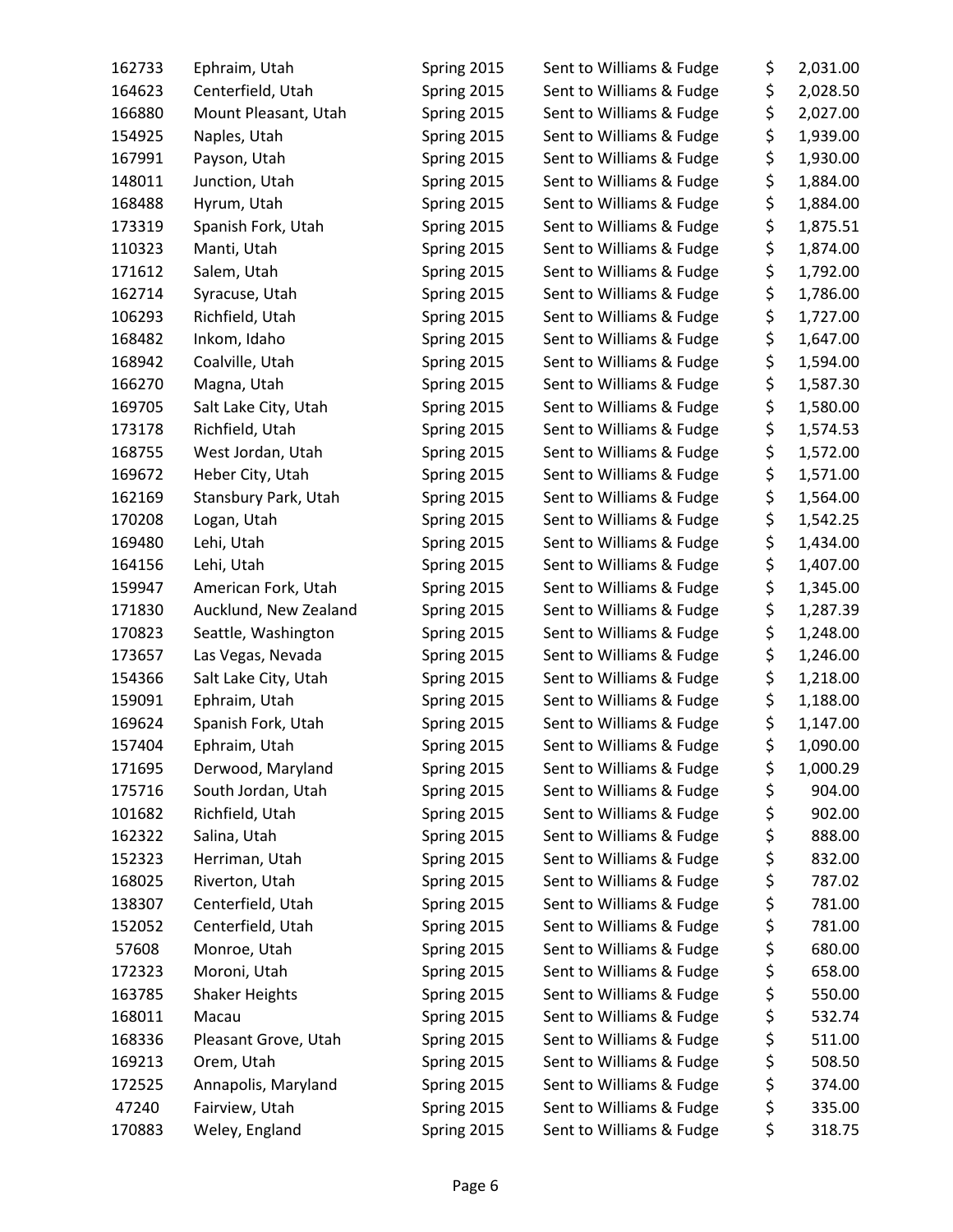| 140034 | Richfield, Utah           | Spring 2015 | Sent to Williams & Fudge | \$       | 305.00 |
|--------|---------------------------|-------------|--------------------------|----------|--------|
| 166663 | Montrose, Colorado        | Spring 2015 | Sent to Williams & Fudge | \$       | 273.69 |
| 162261 | Orem, Utah                | Spring 2015 | Sent to Williams & Fudge | \$       | 254.25 |
| 178097 | Loa, Utah                 | Spring 2015 | Sent to Williams & Fudge | \$       | 232.00 |
| 167367 | Bighton, Utah             | Spring 2015 | Under \$200 Limit        | \$       | 163.34 |
| 168269 | Castle Dale, Utah         | Spring 2015 | Under \$200 Limit        | \$       | 159.65 |
| 168331 | Heber City, Utah          | Spring 2015 | Under \$200 Limit        | \$       | 150.00 |
| 170869 | Tomintoul, United Kingdom | Spring 2015 | Under \$200 Limit        | \$       | 150.00 |
| 171399 | Zarqa, Jordan             | Spring 2015 | Under \$200 Limit        | \$       | 127.97 |
| 164726 | Lindon, Utah              | Spring 2015 | Under \$200 Limit        | \$       | 125.32 |
| 176937 | Hinckley, Utah            | Spring 2015 | Under \$200 Limit        | \$       | 124.20 |
| 142785 | Lehi, Utah                | Spring 2015 | Under \$200 Limit        | \$       | 120.00 |
| 174167 | Centerfield, Utah         | Spring 2015 | Under \$200 Limit        | \$       | 108.00 |
| 155717 | Delta, Utah               | Spring 2015 | Under \$200 Limit        | \$       | 102.00 |
| 174249 | Mount Pleasant, Utah      | Spring 2015 | Under \$200 Limit        | \$       | 102.00 |
| 163556 | Richfield, Utah           | Spring 2015 | Under \$200 Limit        | \$       | 80.00  |
| 168474 | Brigham City, Utah        | Spring 2015 | Under \$200 Limit        | \$       | 80.00  |
| 160909 | Harare, Zimbabwe          | Spring 2015 | Under \$200 Limit        | \$       | 75.00  |
| 170465 | Hanksville, Utah          | Spring 2015 | Under \$200 Limit        | \$       | 65.00  |
| 165997 | Clinton, Utah             | Spring 2015 | Under \$200 Limit        | \$       | 64.00  |
| 170845 | Sandy, Utah               | Spring 2015 | Under \$200 Limit        | \$       | 59.83  |
| 98053  | Clearfield, Utah          | Spring 2015 | Under \$200 Limit        | \$       | 59.75  |
| 173167 | Parowan, Utah             | Spring 2015 | Under \$200 Limit        | \$       | 50.00  |
| 163654 | Monroe, Utah              | Spring 2015 | Under \$200 Limit        | \$       | 46.00  |
| 170486 | Levan, Utah               | Spring 2015 | Under \$200 Limit        | \$       | 46.00  |
| 171440 | Nephi, Utah               | Spring 2015 | Under \$200 Limit        | \$       | 46.00  |
| 172033 | Centerfield, Utah         | Spring 2015 | Under \$200 Limit        | \$       | 40.00  |
| 165786 | Kingston, Utah            | Spring 2015 | Under \$200 Limit        | \$       | 35.00  |
| 107835 | Richfield, Utah           | Spring 2015 | Under \$200 Limit        |          | 30.00  |
| 164087 | Richfield, Utah           | Spring 2015 | Under \$200 Limit        | \$<br>\$ | 30.00  |
| 165493 | Konash, Utah              | Spring 2015 | Under \$200 Limit        | \$       | 30.00  |
|        |                           |             |                          |          |        |
| 171748 | Sigurd, Utah              | Spring 2015 | Under \$200 Limit        | \$       | 30.00  |
| 173568 | Fredonia, Utah            | Spring 2015 | Under \$200 Limit        | \$       | 30.00  |
| 139517 | Salt Lake City, Utah      | Spring 2015 | Under \$200 Limit        | \$       | 29.00  |
| 168700 | Heber City, Utah          | Spring 2015 | Under \$200 Limit        | \$       | 25.00  |
| 153466 | Kingston, Utah            | Spring 2015 | Under \$200 Limit        | \$       | 20.00  |
| 165511 | Elsinore, Utah            | Spring 2015 | Under \$200 Limit        | \$       | 20.00  |
| 172220 | Delta, Utah               | Spring 2015 | Under \$200 Limit        | \$       | 20.00  |
| 164138 | Richfield, Utah           | Spring 2015 | Under \$200 Limit        | \$       | 15.00  |
| 170573 | Milford, Utah             | Spring 2015 | Under \$200 Limit        | \$       | 15.00  |
| 171923 | Richfield, Utah           | Spring 2015 | Under \$200 Limit        | \$       | 15.00  |
| 173563 | Salt Lake City, Utah      | Spring 2015 | Under \$200 Limit        | \$       | 15.00  |
| 174251 | Tooele, Utah              | Spring 2015 | Under \$200 Limit        | \$       | 15.00  |
| 174477 | Eagle Mountain, Utah      | Spring 2015 | Under \$200 Limit        | \$       | 15.00  |
| 174533 | Saratoga Springs, Utah    | Spring 2015 | Under \$200 Limit        | \$       | 15.00  |
| 174535 | Saratoga Springs, Utah    | Spring 2015 | Under \$200 Limit        | \$       | 15.00  |
| 174540 | Saratoga Springs, Utah    | Spring 2015 | Under \$200 Limit        | \$       | 15.00  |
| 174541 | Saratoga Springs, Utah    | Spring 2015 | Under \$200 Limit        | \$       | 15.00  |